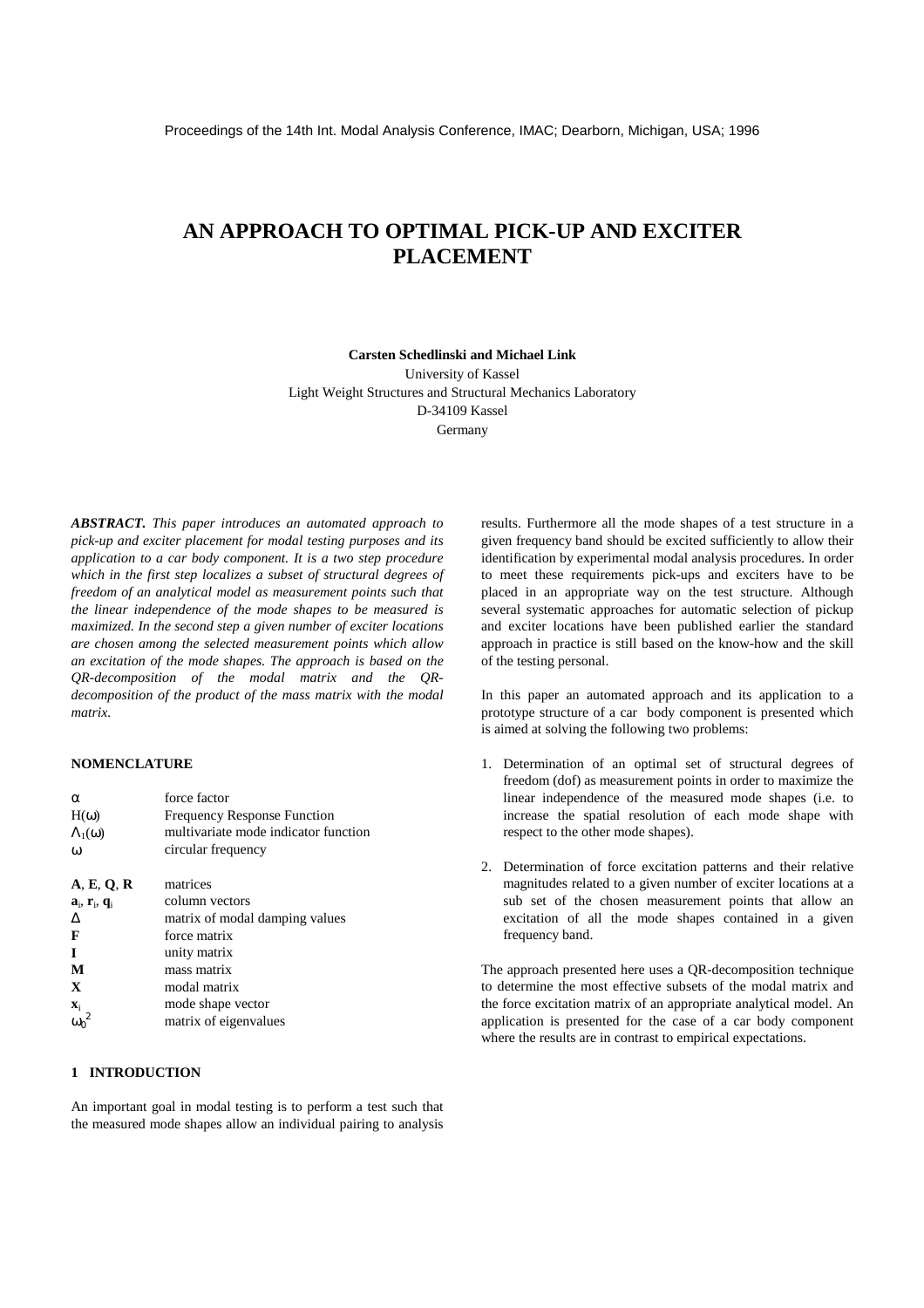## **2 THEORY**

#### **2.1 Principles**

The basic assumption shall be that a given analytical model already describes the real structure in an appropriate manner, i.e. the calculated mode shapes do not differ too significantly from the ones to be measured.

In order to determine an optimal subset of structural degrees of freedom that can be used as measurement points (i.e. pick-up locations) the modal matrix is investigated. The idea is that 'the most linear independent' rows of the modal matrix indicate degrees of freedom that should be chosen as pick-up locations because they form the smallest possible modal matrix which provides a MAC (Modal Assurance Criteria) matrix with minimized off diagonal terms (i.e. the ability to distinguish between similar mode shapes is enhanced). The technique to extract those rows is presented in the following chapters.

The same logic applies to the selection of degrees of freedom used as excitation points. The only difference here is that the product of the mass matrix with the modal matrix taken at the chosen pick-up locations is investigated instead. This heuristic approach is based on the fact that an excitation pattern proportional to the product of the mass matrix with a given mode always excites this very mode due to the orthogonality of the modal matrix with respect to the mass matrix. If we now extract those rows again that are 'the most linear independent' we very likely obtain exciter locations that allow a (sub-optimal) excitation of all mode shapes assembled in the modal matrix.

#### **2.2 The QR-Decomposition**

A suitable method to extract the *columns* of a matrix that are 'the most linear independent' is the QR-decomposition [3] also used in [1] to determine optimal pick-up locations.

Suppose the matrix **A** is given. Then the QR-decomposition is given by

$$
\mathbf{A} \mathbf{E} = \mathbf{Q} \mathbf{R} \tag{1}
$$

with

- $A \in R^{m,n}$ , a given matrix
- $\mathbf{Q} \in \mathbb{R}^{\text{m,m}}$ , an orthogonal matrix  $(\mathbf{Q}^{\text{T}}\mathbf{Q} = \mathbf{I})$
- $\mathbf{R} \in \mathbb{R}^{m,n}$ , an upper triangular matrix with decreasing diagonal elements
- $E \in R^{n,n}$ , a permutation matrix that exchanges columns of **A**

Due to the characteristics of the QR-decomposition the first columns of (**A E**) are those that are the 'most linear independent' columns. In order to show this let  $\tilde{A} = A E$ . According to equation (1) we can write:

$$
\widetilde{\mathbf{A}} = \mathbf{Q} \mathbf{R}
$$

$$
\tilde{\mathbf{a}}_1 = \mathbf{Q} \mathbf{r}_1 = \mathbf{q}_1 \mathbf{R}_{11} \n\tilde{\mathbf{a}}_j = \mathbf{Q} \mathbf{r}_j = \mathbf{q}_1 \mathbf{R}_{1j} + \mathbf{q}_2 \mathbf{R}_{2j} + ... + \mathbf{q}_j \mathbf{R}_{jj}
$$
\n(2)\n
$$
\tilde{\mathbf{a}}_{j+1} = \mathbf{Q} \mathbf{r}_{j+1} = \mathbf{q}_1 \mathbf{R}_{1(j+1)} + \mathbf{q}_2 \mathbf{R}_{2(j+1)} + ... + \mathbf{q}_{j+1} \mathbf{R}_{(j+1)(j+1)}
$$
\n(3)

where  $\mathbf{r}_j$  and  $\mathbf{q}_j$  denote the j-th columns of **R** respectively **Q** and Rij denotes the element in the i-th row and the j-th column of **R**. Due to the fact that the columns of **Q** form an orthogonal basis of the space of the columns of  $\tilde{A}$ , equations (2) and (3) show that columns 1 to (j+1) are linear dependent only if  $R_{(i+1)(i+1)} = 0$ . The magnitude of the value of  $R_{(i+1)(i+1)}$  can thus be considered as an indicator for the linear independence of the first  $(j+1)$  columns of the matrix  $\tilde{A}$ .

Thus, considering the fact that the diagonal elements of **R** are arranged in the descending order of their absolute values, the first columns of  $\tilde{A}$  are those that show the strongest linear independent characteristics.

It is evident that the described method always yields a maximum of n diagonal values  $R_{ii}$ . The selection of s > n columns however can be performed in the following way:

- 1. Perform a QR-decomposition on **A** and select the first n columns of **A E** (the column numbers with respect to **A** can be extracted from **E**). After this set the selected columns to zero.
- 2. Perform a QR-decomposition on the modified matrix  $A^2$  and select min [n, s-n] columns. After this again set the selected columns to zero.
- 3. Repeat 2. until s columns are selected.

# **2.3 Optimal Pick-Up and Exciter Placement**

As already assumed we have access to a mathematical model which provides the following two matrices:

| • $X = [x_1, x_2, , x_m] \in R^{n,m}$ , a modal matrix assembled from |               |                             |                                 |  |
|-----------------------------------------------------------------------|---------------|-----------------------------|---------------------------------|--|
|                                                                       |               |                             | m mode shapes with n components |  |
|                                                                       |               | (i.e. dof) each $(n \ge m)$ |                                 |  |
| $\bullet \mathbf{M} \in \mathbb{R}^{n,n}$ ,                           | a mass matrix |                             |                                 |  |

In order to select s optimal pick-up locations the QRdecomposition is applied to the *transpose* of the modal matrix **X**. The transpose is taken because the information for one given degree of freedom is provided in one single row of the modal matrix and the QR-decomposition does only sort the columns and not the rows of a matrix.

Now the question remains how to choose s. Since we have a (n,m) modal matrix and  $n \ge m$  the rank of the modal matrix is m, too. Thus we have to restrict ourselves to the selection of  $s = m$  pick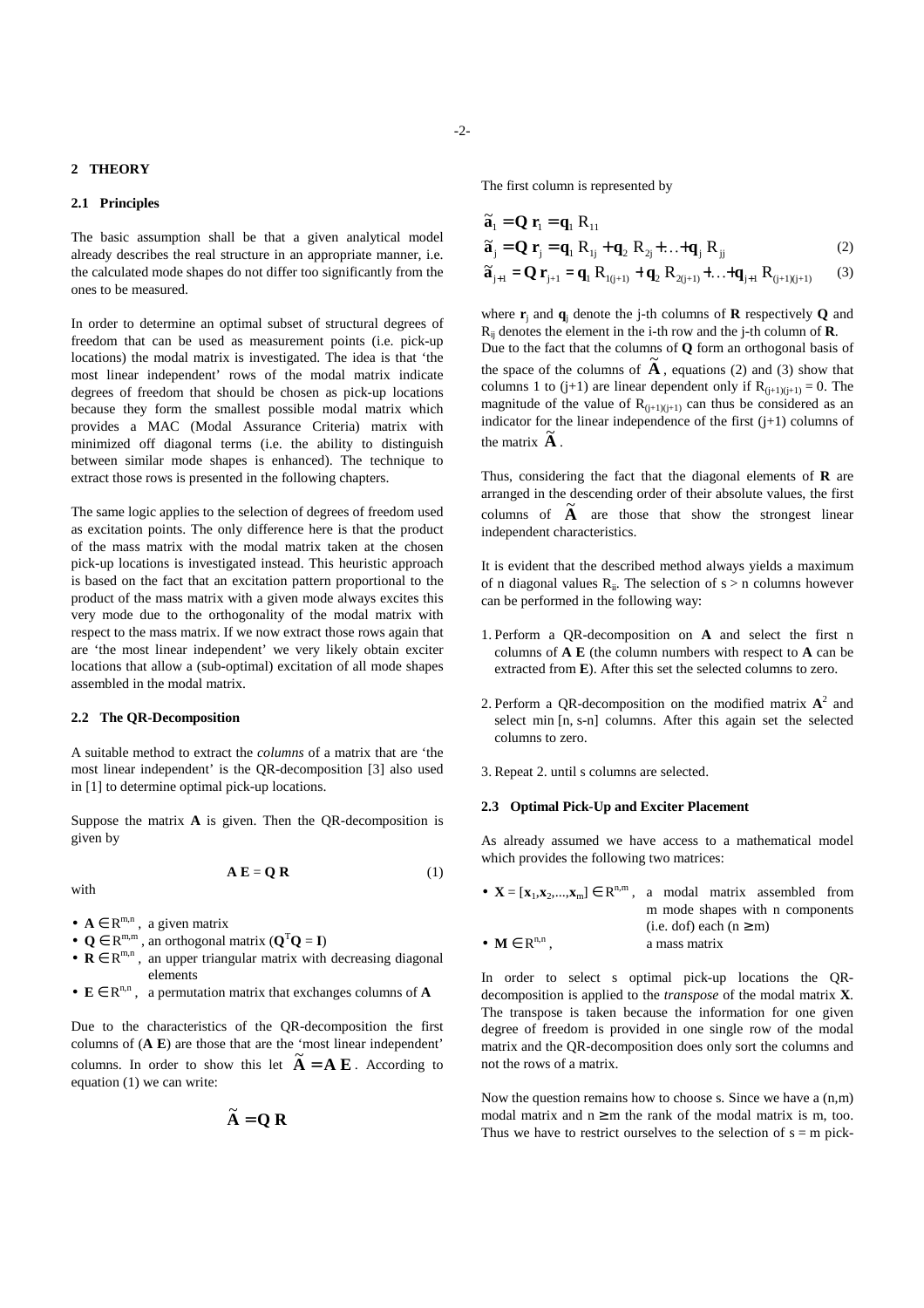up locations (If  $s > m$  is chosen the additional s - m pick-up locations are to be found in the vicinity of the first m ones which will not improve the measurement information.). After this the MAC matrices of the modal matrix **X** versus itself and the modal matrix reduced to the selected pick-up degrees of freedom  $\tilde{\mathbf{X}}$ versus itself can be calculated according to (4).

$$
\left[\mathbf{MAC}_{ij}\right] = \frac{\left(\mathbf{x}_i^{\mathrm{T}} \mathbf{x}_j\right)^2}{\left\|\mathbf{x}_i\right\| \left\|\mathbf{x}_j\right\|} \quad ; \ i, j = 1...m \tag{4}
$$

The comparison of the off diagonal terms of both MAC matrices can be used to validate the selection result.

The optimal exciter locations can be obtained simply by applying the QR-decomposition to the *transpose* of the exciter force matrix  $\mathbf{F} = (\mathbf{M} \mathbf{X}) \in \mathbb{R}^{n,m}$  reduced to the chosen pick-up degrees of freedom  $\mathbf{F}_{\text{red}} \in \mathbb{R}^{m,m}$  (This reduction has to be made in order to arrive at exciter locations that coincide with the chosen pick-up degrees of freedom - although the result may not be optimal.). Here, the number s of degrees of freedom to be selected is determined by the number of exciters  $n_e$  that are to be used for the test which is limited by the available test equipment.

Theoretically, in case of proportional damping, the exciter force vector  $\mathbf{F}_i = (\mathbf{M} \mathbf{X}_i)$  (i.e. the i-th column of **F**) excites only the i-th mode shape  $X_i$  while the remaining mode shapes  $X_j$  ( $j \neq i$ ) are not excited. This can be seen from the equation of motion transformed to modal degrees of freedom  $q_i$  ( $i = 1, 2, ..., n$ ) which is decoupled into n independent equations (5).

$$
(-\omega^2 \mathbf{I} + \omega_o^2 + j \omega \Delta) \mathbf{q} = \mathbf{X}^{\mathrm{T}} \mathbf{F} = \mathbf{X}^{\mathrm{T}} \mathbf{M} \mathbf{X} = \mathbf{I}
$$
 (5)

with

- $\omega_0^2 = \text{diag}(\omega_{01}^2, \omega_{02}^2, ..., \omega_{0n}^2)$ ) matrix of eigenvalues
- ∆ = 11  $\frac{1}{2}$  12 21  $\rightarrow$  22  $\Delta_{11}$   $\Delta$  $\Delta_{21}$   $\Delta$  i ya K I L  $\mathsf{I}$  $\mathsf{I}$ L  $\overline{\phantom{a}}$  $\overline{\phantom{a}}$  $\overline{\phantom{a}}$  $\overline{\phantom{a}}$  $\overline{\phantom{a}}$

= diag in case of proportional damping

≠ diag in case of non-proportional damping

The assumption of proportional damping represents a good approximation the more the better the damping values decrease and the distance of neighbored eigenfrequencies increases.

After the selection of m pick-up and  $n_e$  exciter locations the validity of the approach may be checked by calculating the multivariate mode indicator function from synthesized frequency response functions [2, 4] solving the eigenproblem (6) for each eigenfrequency of interest.

$$
\left[ \boldsymbol{-} (\mathbf{H}^{\mathrm{T}}_{\mathrm{re}} \, \mathbf{H}_{\mathrm{re}} + \mathbf{H}^{\mathrm{T}}_{\mathrm{im}} \, \mathbf{H}_{\mathrm{im}}) \, \boldsymbol{\Lambda}_{1}(\boldsymbol{\omega}_{0i}) + \mathbf{H}^{\mathrm{T}}_{\mathrm{re}} \, \mathbf{H}_{\mathrm{re}} \right] \, \boldsymbol{\alpha}(\boldsymbol{\omega}_{0i}) = \mathbf{0} \tag{6}
$$

with

| $\omega_{0i}$                       | eigenfrequency $(i = 1m)$                          |  |  |  |  |
|-------------------------------------|----------------------------------------------------|--|--|--|--|
| $\Lambda_1(\omega_{0i})$            | smallest eigenvalue $=$ multivariate mode          |  |  |  |  |
|                                     | indicator function value at $\omega = \omega_{0i}$ |  |  |  |  |
| $H \in R^{n,n_e}$                   | FRF matrix (re = real-, im = imaginary part)       |  |  |  |  |
| $\alpha(\omega_{0i}) \in R^{n_e,1}$ | eigenvector = appropriate force vector             |  |  |  |  |

This multivariate mode indicator function  $\Lambda_1(\omega)$  shows explicitly whether all desired mode shapes can be excited or not. Furthermore the calculation of the multivariate mode indicator function provides  $i = 1, 2, \dots$ , m excitation force vectors. Each of them allows the best possible excitation for the associated mode shape with n<sub>e</sub> exciter locations.

#### **3 APPLICATION: CAR BODY COMPONENT**

#### **3.1 Aluminum Car Body Component**

The described methods for selecting optimal pick-up and exciter locations were applied to a model of an aluminum car body component (figure 1).

The Finite Element Model of the car body component consists of:

- 168 elements and
- 132 nodes.

The calculation of the mode shapes has been performed using a symmetric model under free/free condition. The Finite Element Analysis yielded 19 mode shapes (including three rigid body modes) in a frequency range from zero up to 210 Hz.

## **3.2 Optimal Pick-Up Placement**

As already discussed the modal matrix was to be investigated here. The rows of the modal matrix related to rotational degrees of freedom had to be neglected because rotational degrees of freedom cannot be measured. Thus the modal matrix was reduced to a (396,19) matrix. The QR-decomposition led to 19 pick-up degrees of freedom presented in figure 2. The numbers in figure 2 indicate the ranking of the degrees of freedom coming from the QR-decomposition.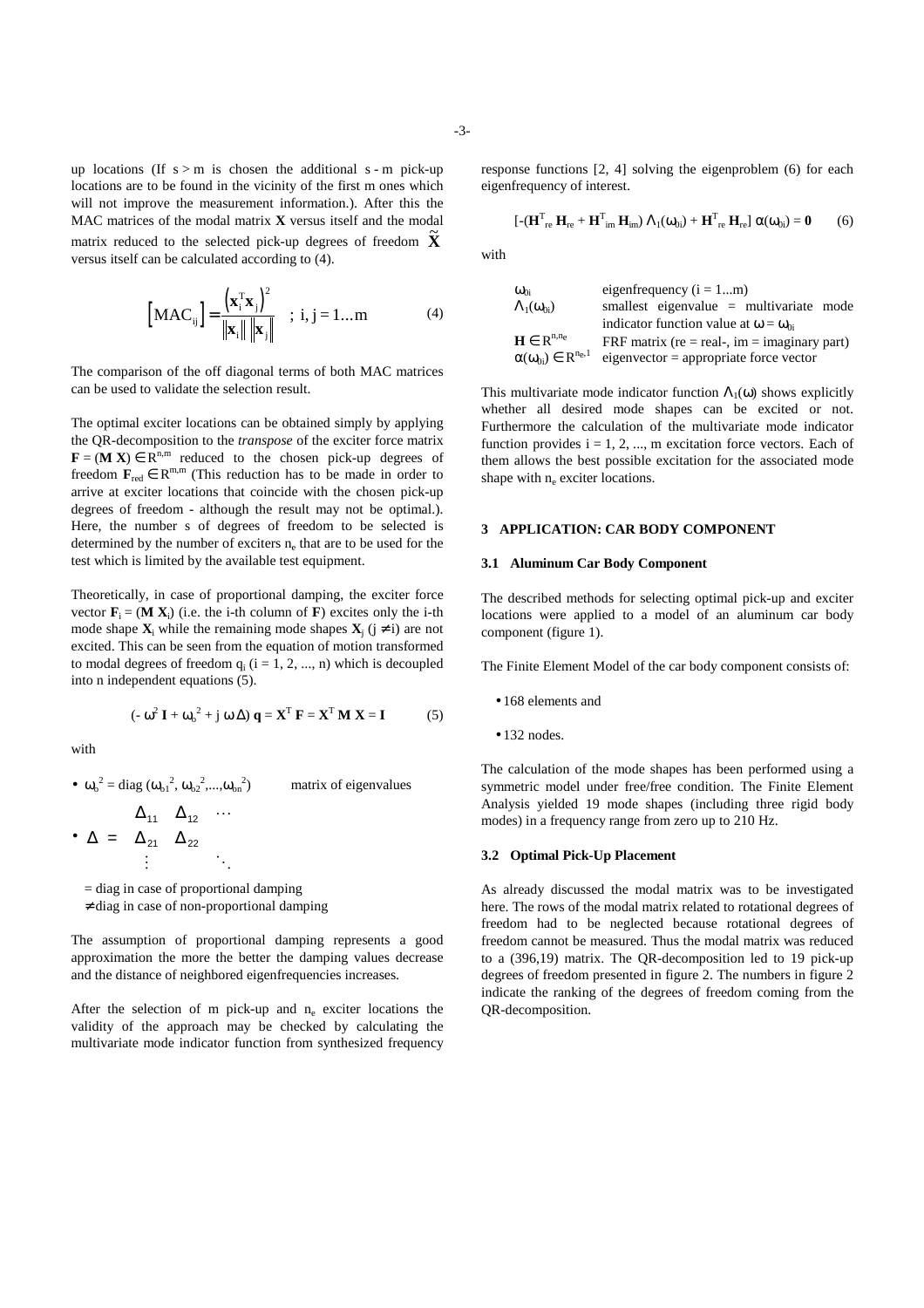



**Figure 2: 19 selected pick-up locations.**



The MAC matrices show a similar behavior for the full (figure 3) and the reduced modal matrix (figure 4). This is a good indicator for an appropriate choice of pick-up degrees of freedom.

However, the MAC matrix with respect to the reduced modal matrix exhibits some larger off-diagonal terms than the one related to the full modal matrix and this means that the linear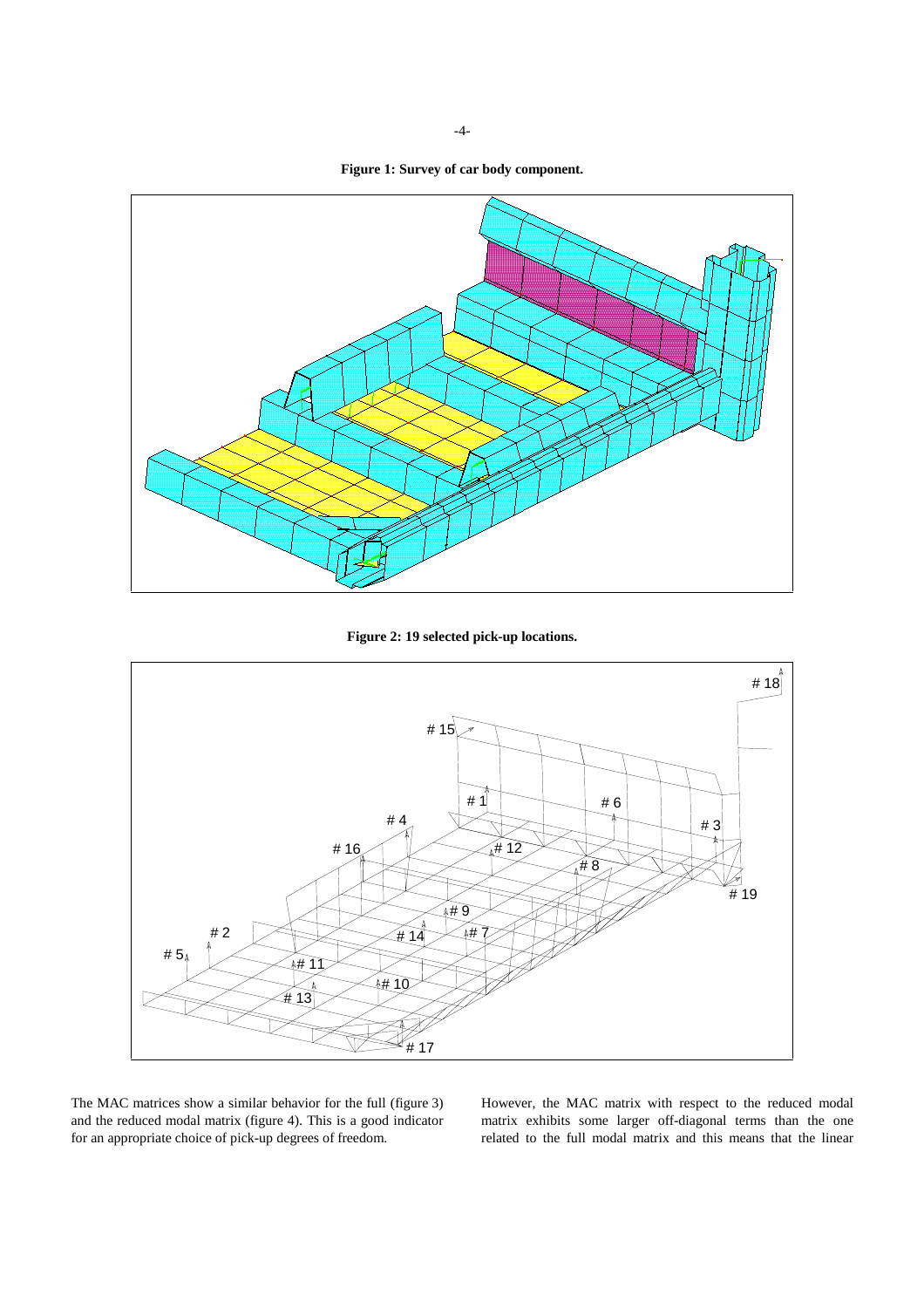independence of the reduced modes is worse than the one of the modes using all degrees of freedom. Yet, since the off-diagonal terms are still very small and not larger than about 0.3 this does not introduce any problem.

**Figure 3: MAC matrix - all degrees of freedom.**



**Figure 4: MAC matrix - 19 selected degrees of freedom.**



# **3.3 Optimal Exciter Placement**

Here the force matrix  $\mathbf{F} = (\mathbf{M} \mathbf{X})$  was investigated. Since only the 19 degrees of freedom chosen above were considered this matrix was reduced to size (19,19). Furthermore it was defined that the number of exciters used for the test should be as small as possible.

In order to determine the appropriate number of exciter locations the number of exciters was increased step by step while the exciter degrees of freedom where chosen with respect to their ranking coming from the QR-decomposition of  $(F_{\text{red}})^T$ . For each exciter configuration the resulting multivariate mode indicator function was inspected then.

It showed that for two exciters (#1 and # 2 in figure 7) 18 of the 19 modes could already be excited significantly - only mode 17 could not be excited at all (figure 5).

The multivariate mode indicator functions did not change significantly after adding one or two additional exciters. However adding a fifth exciter (# 3 in figure 7) finally allowed a perfect excitation of the missing mode and it was therefore concluded, that this exciter location was crucial for the excitation of this very mode.

Because all the other modes could already be excited using two exciters and mode 17 could be excited only after adding the fifth exciter location, the third and the fourth exciter location have been removed from the set again. The remaining three exciter locations (see figure 7) now provided the desired minimum set of exciter locations capable of exciting all the 19 modes in the given frequency band (see figure 6, a zero in the multivariate mode indicator function indicates a perfect excitation of the corresponding mode).

A subsequent visual inspection of mode 17 displayed that it was a local mode of one single plate section which could not be excited using the first four exciter locations coming from the QRdecomposition of  $(\mathbf{F}_{\text{red}})^T$  and the exciter added to primarily excite mode 17 was found to be situated in the vicinity of the maximum amplitude of mode 17 !

**Figure 5: Multivariate mode indicator function - two exciters.**

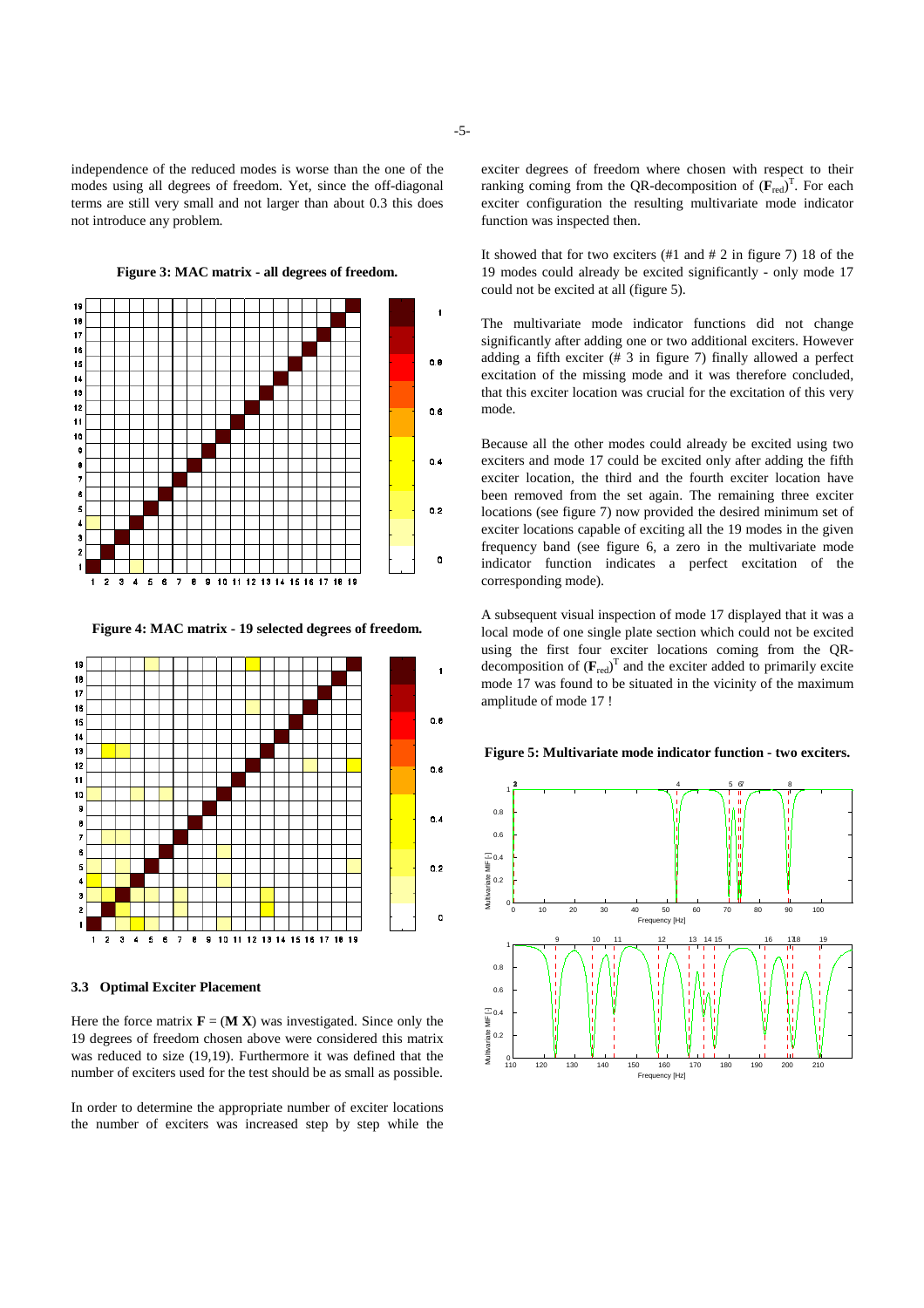

**Figure 6: Multivariate mode indicator function - three exciters.**

It can be seen from figure 6 that all modes can be excited sufficiently using the three selected exciter positions if the appropriate multi-point excitation force pattern  $\alpha$  is provided. The three selected exciter positions therefore are very well chosen and should be considered in a real test. Furthermore it should be noted that the resulting exciter positions are quite surprising and would not have been expected by simple inspection of the 19 modes.

**Figure 7: Three selected exciter degrees of freedom.**



It should be noted that a single-point excitation applied at either one of the three selected exciter position does not yield the same good results. In the case that only single-point excitation can be used due to restrictions of the test equipment the following procedure is proposed:

- 1. Collect frequency response functions (FRFs) from exciting the structure with one modal exciter at all three selected exciter positions subsequently or use impulse hammer excitation with  $n_e = 3$  reference pick-ups at these exciter positions.
- 2. Superimpose the three collected FRFs using the force factors  $\alpha_j^{(k)}$  from the multivariate mode indicator function calculation according to (7).

$$
\widetilde{H}_i^{(k)}(\omega) = \sum_j \alpha_j^{(k)} H_{ij}(\omega) \tag{7}
$$

$$
i = 1, 2, ..., m = 19
$$
 → number of response dots  
\n
$$
j = 1, 2, ..., n_e = 3
$$
 → number of exciter dots  
\n
$$
k = 1, 2, ..., m = 19
$$
 → number of mode shapes

-6-